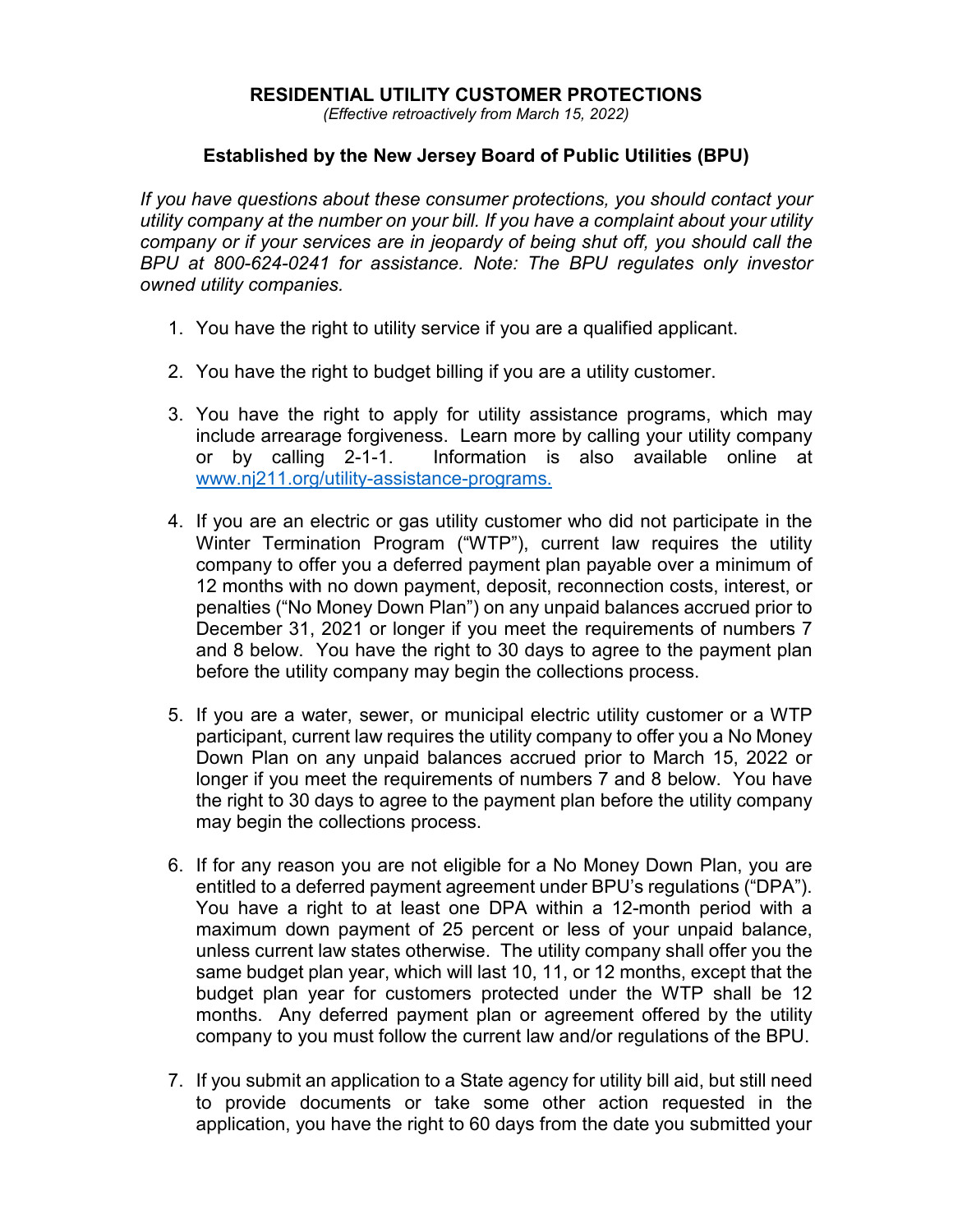application to provide the documents and take the necessary steps to complete the application process. During this 60-day period, the utility company may not discontinue your service. These rights apply only if you submitted your application to the State agency before June 15, 2022.

- 8. If you submit an application to a State agency for utility bill aid with all the necessary documentation, either at the time you submitted the application or within 60 days from the date you submitted your application, and there is no other action required by you to complete the application process, you are protected from discontinuance of service from the date you submitted your application until the date after a decision of eligibility has been made on your completed application. This right applies only if you submit your application to the State agency before June 15, 2022.
- 9. If you are an electric, gas, water, and sewer utility customer whose service has been disconnected, but you can show you have applied to the Universal Service Fund, Low Income Home Energy Assistance, Payment Assistance for Gas and Electric, or Low Income Household Water Assistance for available benefits, the utility company must reconnect your service upon request and may not require a down payment, deposit, reconnection costs, interest, or penalties to do so.
- 10.You have the right to have any complaint you make against your utility company handled promptly by that utility company.
- 11.You have the right to have your utility complaints and concerns investigated. Your service may not be terminated for non-payment of disputed charges during a BPU investigation.
- 12.You have the right to have your meter tested free of charge once a year by your utility company if you suspect it is not working properly. For a \$5 fee, the meter test will be conducted under the supervision of the staff of the BPU.
- 13.You have the right to a written notice of termination from your utility company at least 10 days prior to the discontinuance of service and only after the utility company has offered you a deferred payment plan based on current law and regulations of the BPU.
- 14.If you are a participant in an energy assistance program or an electric, gas, water, and/or sewer utility customer having financial difficulties paying your bill, you can request the company enroll you in a budget plan based on your ability to pay. Provided you make good faith payments toward all reasonable bills for service, you have the right to electric, gas, water, and/or sewer utilities service from **November 15 to March 15** without fear of termination of such services if you are a participant under the WTP.